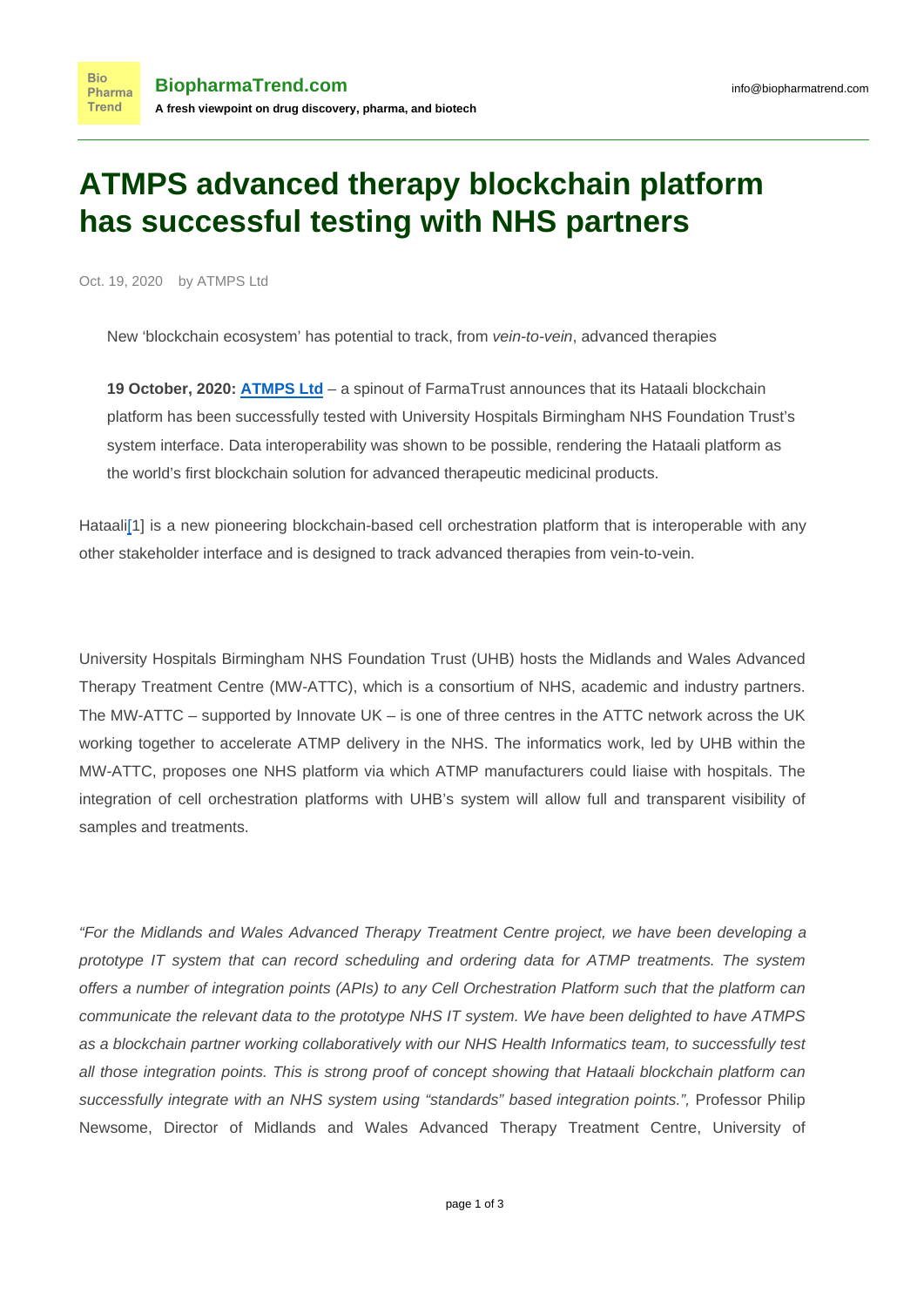Birmingham.

The MW-ATTC project, led by UHB, will form an effective example for the advanced therapy community tracking system to be rolled-out on a national scale.

Impressively, the integration testing has taken place during the COVID-19 pandemic and the technical team at UHB were able to work with the ATMPS team under extreme pressurised circumstances. "What's most impressive about this partnership is that we've been able to work together to implement this prototype platform at a time where COVID-19 is putting immense pressure on IT resources," said John Attwood, Health Informatics Programme Manager at UHB.

"It's a big moment for the ATMP space, as this is now the first network created anywhere in the world based on a blockchain technology. It's been designed to provide the infrastructure for other stakeholders such as developers, 3rd Party Logistics and clinics to join on a secure, immutable and interoperable digital platform. We hope it's the inflection point where, with many more of these therapies coming to market imminently and, with their individualised delivery,, that we start to take a long-term-view on the most appropriate technologies. Our system will provide a full chain of custody, identity and condition which is so critical to ATMPs," commented, Raja Sharif, CEO of ATMPS Ltd.

Hataali complies with GDPR requirements, and provides an immutable audit trail, which can be examined by authorised entities, including regulators. It is also a future-proof technology, which insurance companies will be able to integrate with any new payment models that the pharmaceutical companies implement for ATMPs.

## **-ENDS-**